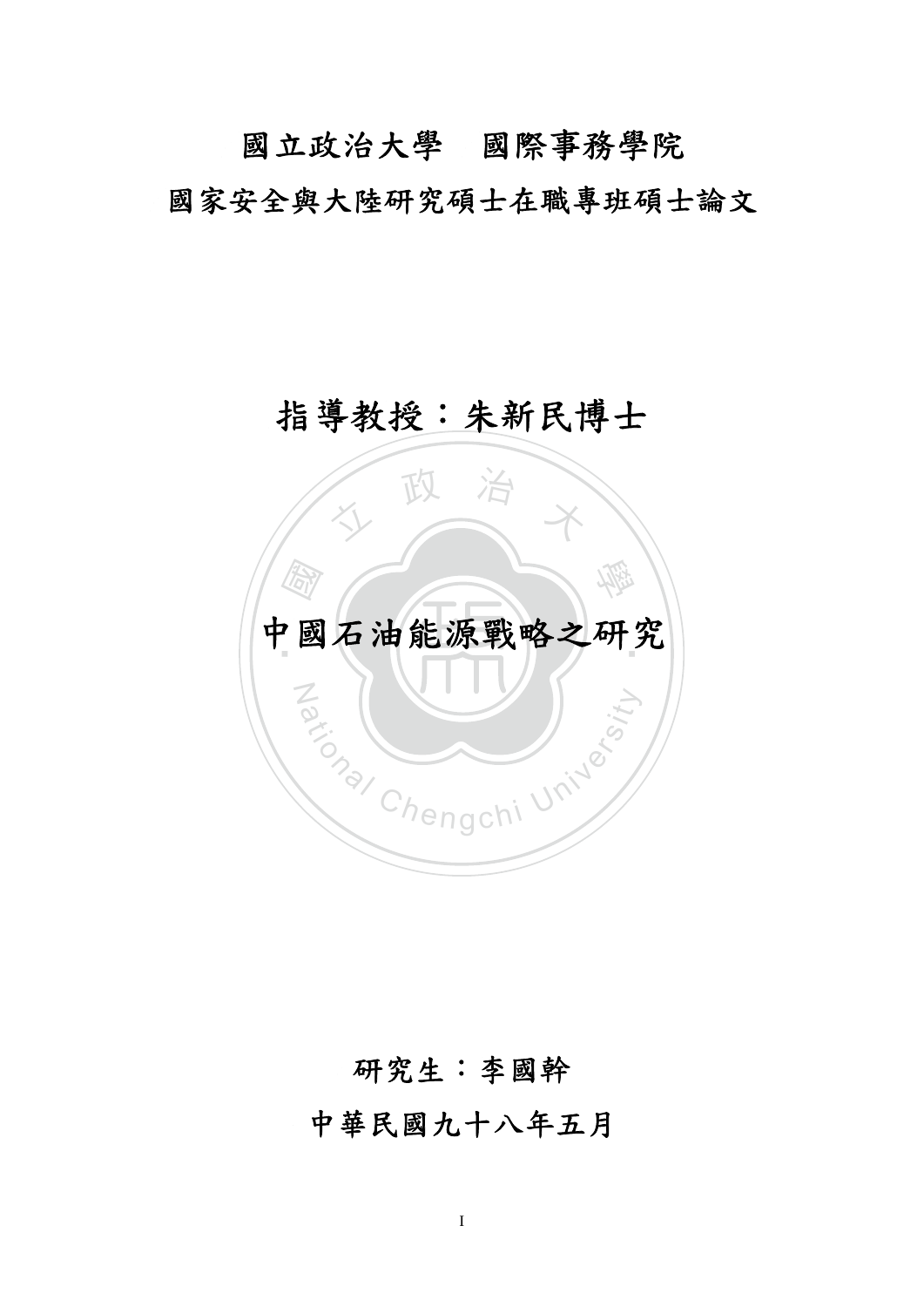## 博碩士論文電子檔案上網授權書

(提供授權人裝訂於紙本論文書名頁次用) 本授權書所授權之論文為授權人在國立政治大學國際事務 學院第1學期取得碩士學位之論文。

#### 論文題目:中國石油能源戰略之研究

### 指導教授:朱新民

專屬、無償授權國家圖書館及本人畢業學校圖書館,不限地<br>域、時間與次數,以微縮、光碟或其他各種數位化方式將上 **水 下人 治**<br>兹同意将授權人擁有著作權之上列論文全文(含摘要),非 域、時間與次數,以微縮、光碟或其他各種數位化方式將上 列論文重製,並得將數位化之上列論文及論文電子檔以上載 k行将数位化之上列論义及論义<br>adional Chengchi<br>#.讀者基於個人非營利性質之線.<br>policyportional Chengchi 網路方式,提供讀者基於個人非營利性質之線上檢索、閱 覽、下載或列印。

讀者基於非營利性質支線上檢索、閱覽、下載或列印上列論 文,應依著作權法相關規定辦理。

### 授權人:李國幹

簽名: 中華民國 5 月 15 日

II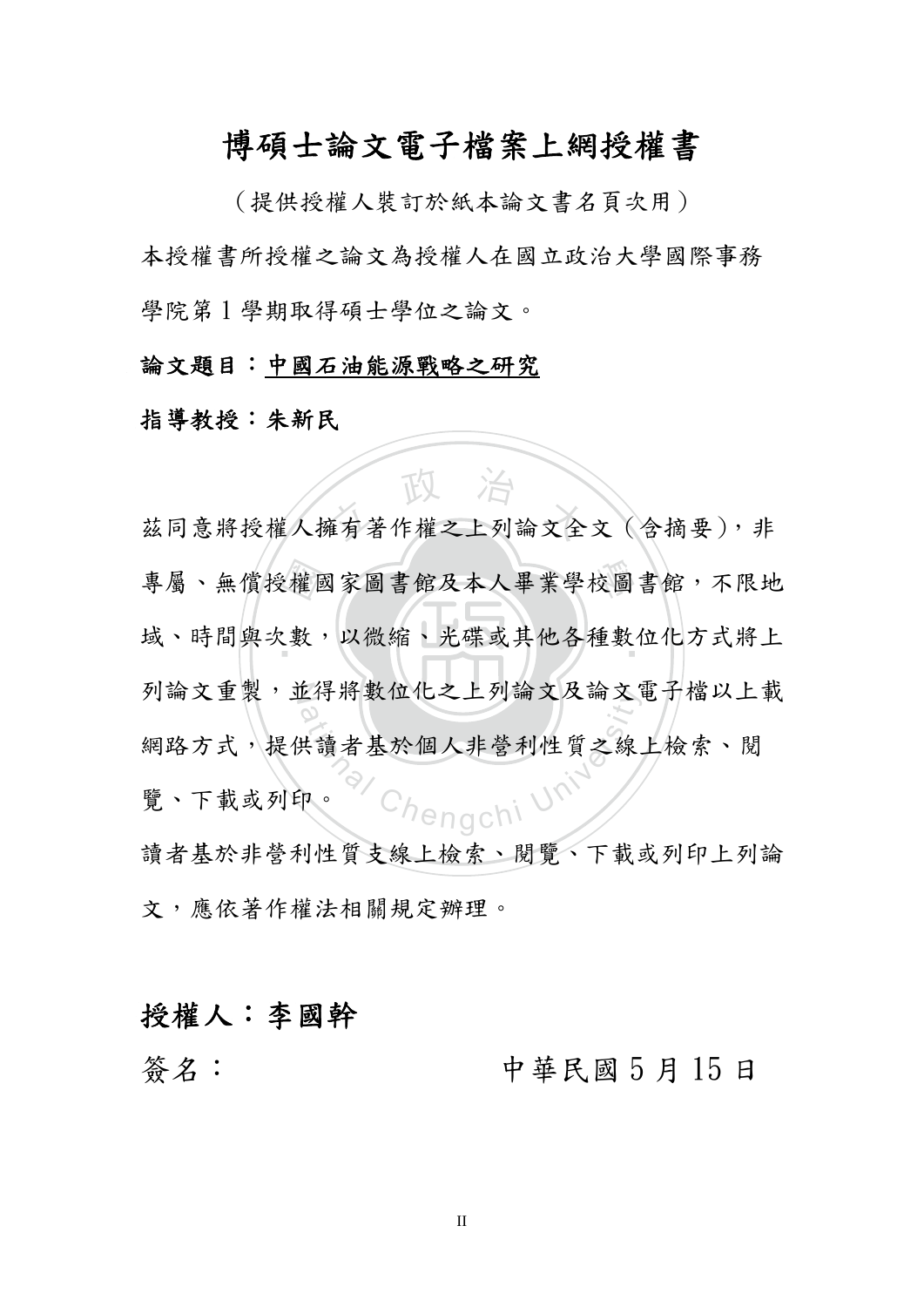### 謝辭

其煩的指導與鼓勵,這份論文才得以提出。<br>還要謝謝蔡先生等所有長官的厚愛與支持 本論文得以順利完成,首先要感謝指導教授朱新民的悉 心指導,而口試委員石老師義行、邱老師坤玄也提出許多具 體又有啟發性的寶貴意見,使得學生獲益良多,跟隨老師學 習這幾年來,充分感受到老師對國際關係及國家安全課題研 究之熱誠及執著,在論文撰寫的最後階段裡,老師更是不厭

深忍 最需要人手之際,仍然願意給我進修的機會,並感謝工作夥 ‧ 還要謝謝蔡先生等所有長官的厚愛與支持,他們在工作 伴們對我的容忍,希望此一研究與學習能有助工作能力的提 升及回饋。

N 是期間裡,疏忽了對父母的照護<br><br><br>又及美麗又賢慧的妻子美慧全力的<br> 在進修這段期間裡,疏忽了對父母的照護,多虧兄姊的 諒解及體恤,以及美麗又賢慧的妻子美慧全力的支持,以上 都是成為個人努力完成論文的動力。

最後要感謝許多朋友,他們在學術、行政等各方面熱忱 的協助,謝謝銘修、如虹與助教律甫小姐,在此一併致上十 二萬分的謝意。

#### 李國幹 謹識

#### 2009.05.15.

III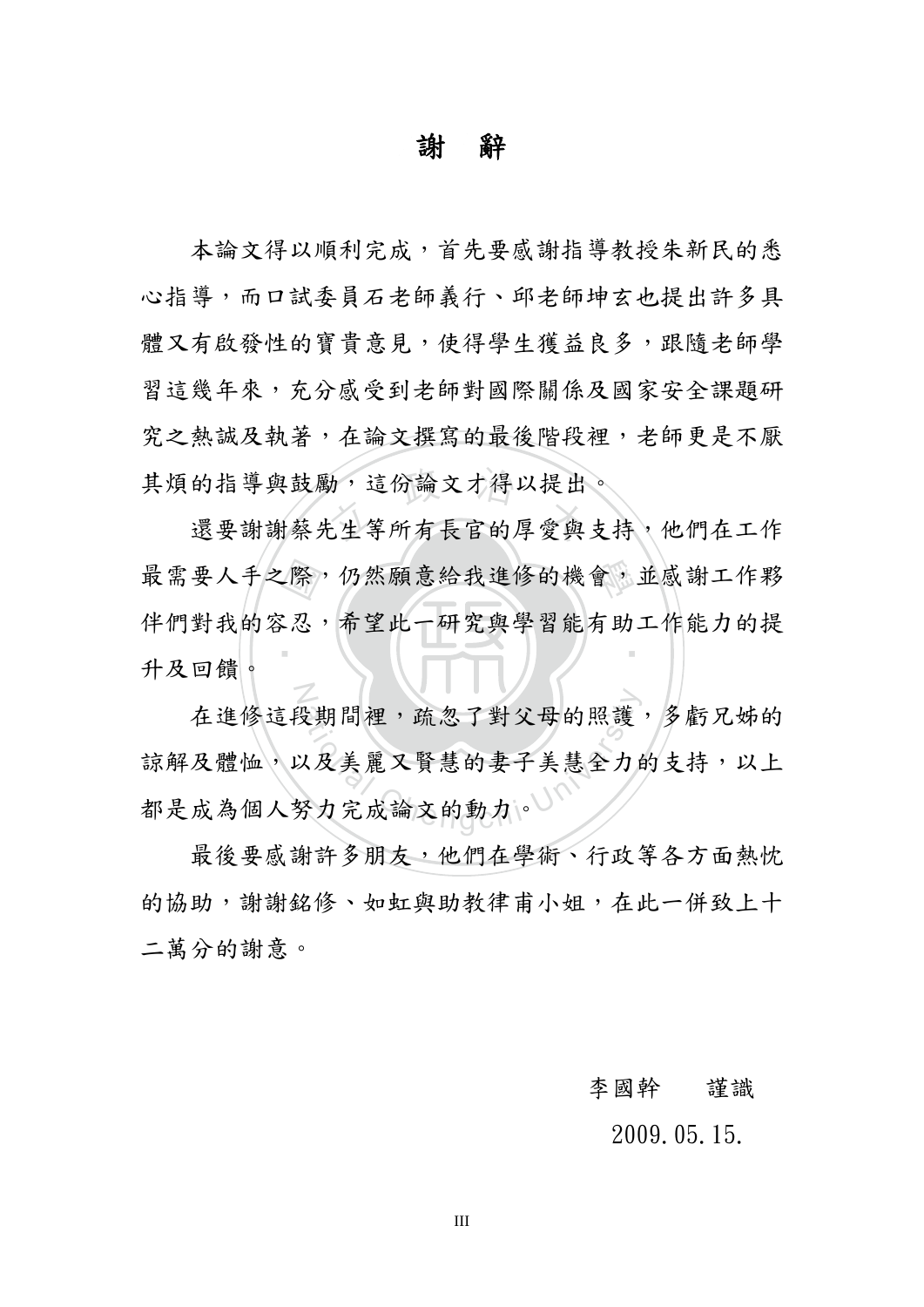### 中國石油能源戰略之研究

### 目次

### 第一章 緒論

| 第一節<br>研究動機與研究目的                      |
|---------------------------------------|
| 第二節<br>研究途徑與研究方法                      |
| 第三節<br>資料探討與文獻分析                      |
| 研究範圍與研究限制<br>. 14<br>第四節              |
| . 14<br>第五節<br>研究架構與概念界定              |
| 第二章<br>中國石油能源戰略的探討                    |
| 第一節<br>中國石油戰略發展背景分<br>$\cdots$ 16     |
| 中國石油安全現況與影響供需因素分析<br>第二節              |
| 第三節<br>中國「十一五計畫」之能源規劃戰略與架構分析 …22      |
| 第四節<br>中國石油能源戰略之制定與對策分析<br>.29        |
| $\cdots$ 34<br>第五節<br>小結              |
| 中國國際石油能源戰略分析<br>第三章                   |
| 第一節<br>中國能源國際合作概況<br>. 37<br><u>.</u> |
| 第二節<br>中國能源外交對外政策及運作 ………………………45      |
| $\cdot 56$<br>第三節<br>小結               |
| 第四章<br>中國石油能源持續發展戰略                   |
| 第一節 中國石油能源可持續發展策略 …………………………57        |
| 第二節 中國石油能源運輸與供應安全 …………………………71        |
|                                       |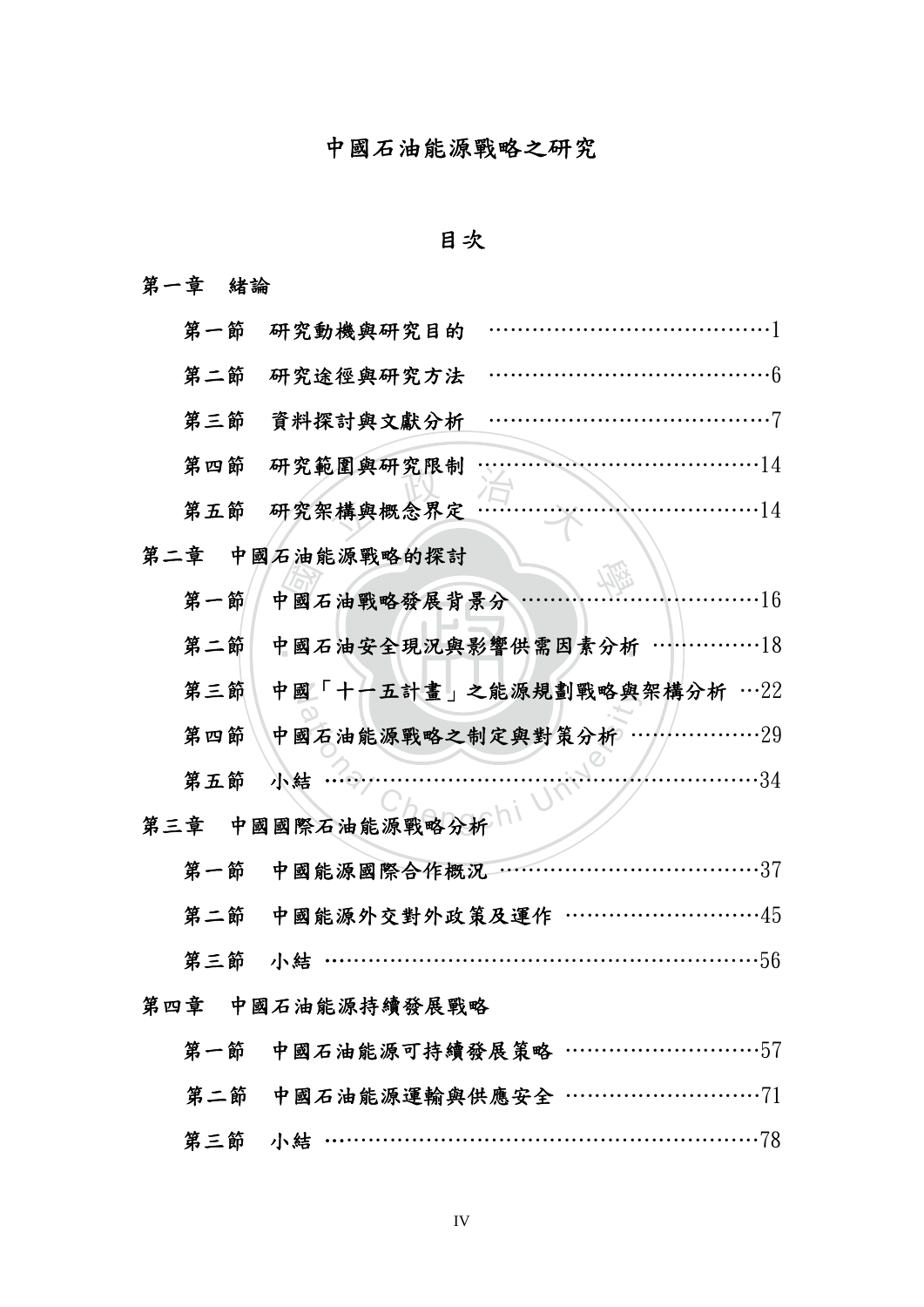第五章 中國石油能源戰略對國家安全之影響

| 第二節 中國石油安全面臨之挑戰 ……………………………85   |
|---------------------------------|
| 第三節 中國石油安全面臨之機遇 …………………………………90 |
| 第四節 替代性能源發展趨勢 ………………………………………96 |
| 第五節 小結 …………………………………………………103   |
|                                 |

第六章 結論

| 第一節 中國的石油的需求對台灣的影響            |
|-------------------------------|
| 第二節 研究結果與未來發展 ………………………………107 |
|                               |

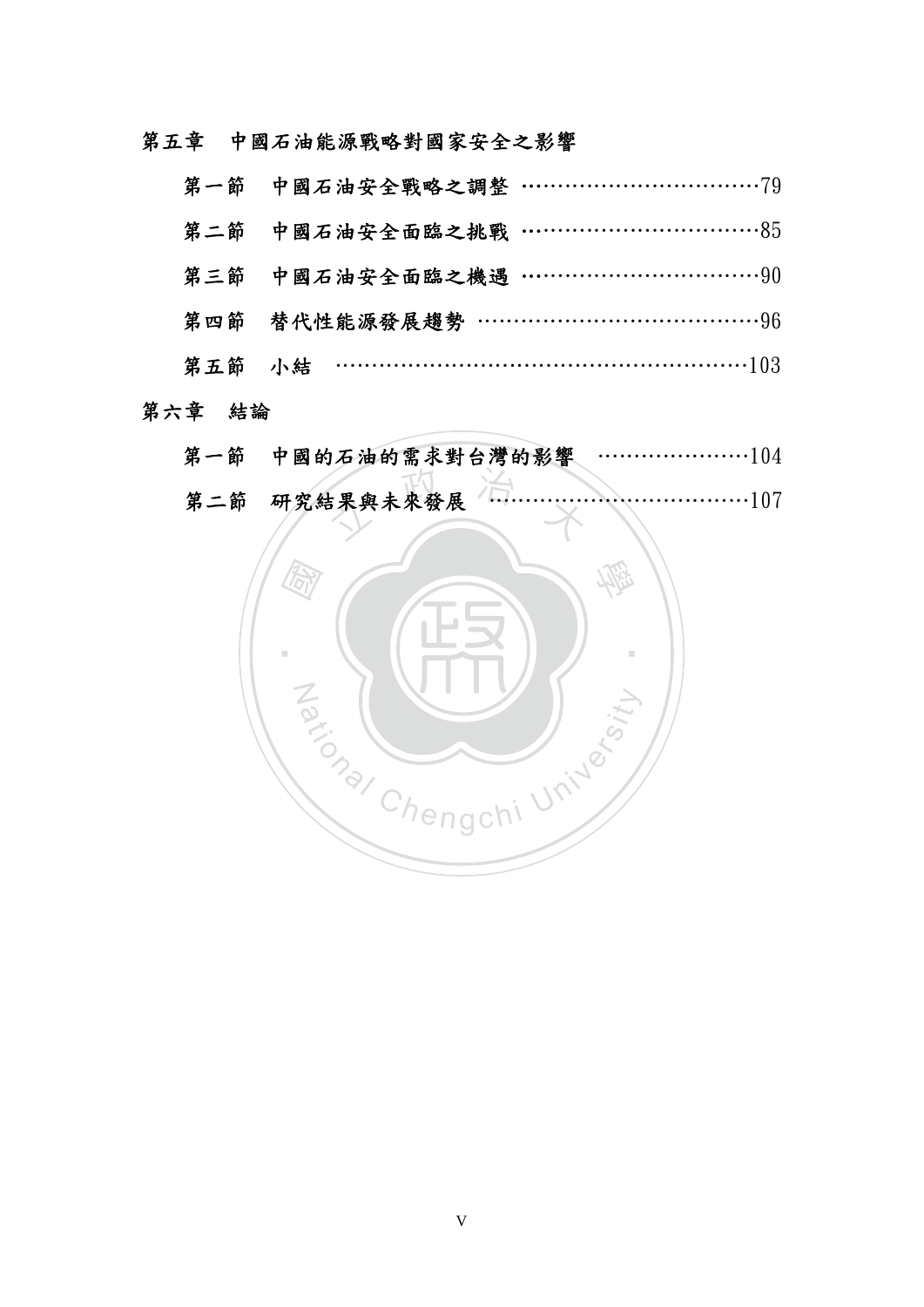# 表目次

|  | 1 - 表1:中國能源政策發展趨勢                                       |
|--|---------------------------------------------------------|
|  | 1 - 表2:中國大陸學者有關石油文章                                     |
|  | 1 - 表3:我國學者有關石油文章                                       |
|  | 2 - 表1:中國主要油田產量情勢                                       |
|  | . 25<br>2 - 表 2:主要產業預期節能目標。…                            |
|  | $\cdots \cdots \cdots 40$<br>3 - 表1:世界石油蘊藏國家            |
|  | 3 - 表 2: 中東油氣探明儲量<br>$\cdots\cdots\cdots 49$            |
|  | 3 - 表3:中東石油出口流向預測<br>$\cdots\cdots\cdot 50$             |
|  | 3 - 表4:裏海地區石油產量與出口前景<br>$\cdots \cdots 51$              |
|  | 3 - 表5:俄羅斯東西伯利亞與遠東地區石油資源估計<br>$\cdots\cdots\cdots54$    |
|  | 3 - 表 6: 中美兩國一次能源消費結構比較<br>$\cdots 56$                  |
|  | 4 - 表1:中國石油產量預測結果比較<br>$\cdots \cdots \cdots \cdots 58$ |
|  | 4 - 表2:中國石油供需均衡預測<br>. 59                               |
|  | 4 - 表 3: 中國石油需求預測比較 …………………………………60                     |
|  | 4 - 表4:中國石油進口依賴與石油安全脆弱評估方法 ………62                        |
|  | 4 - 表 5: 中國對外石油依賴程度預測結果比較 …………………63                     |
|  | 4 - 表 6: 國際油價上漲對中國 GDP 的影響預測 …………………69                  |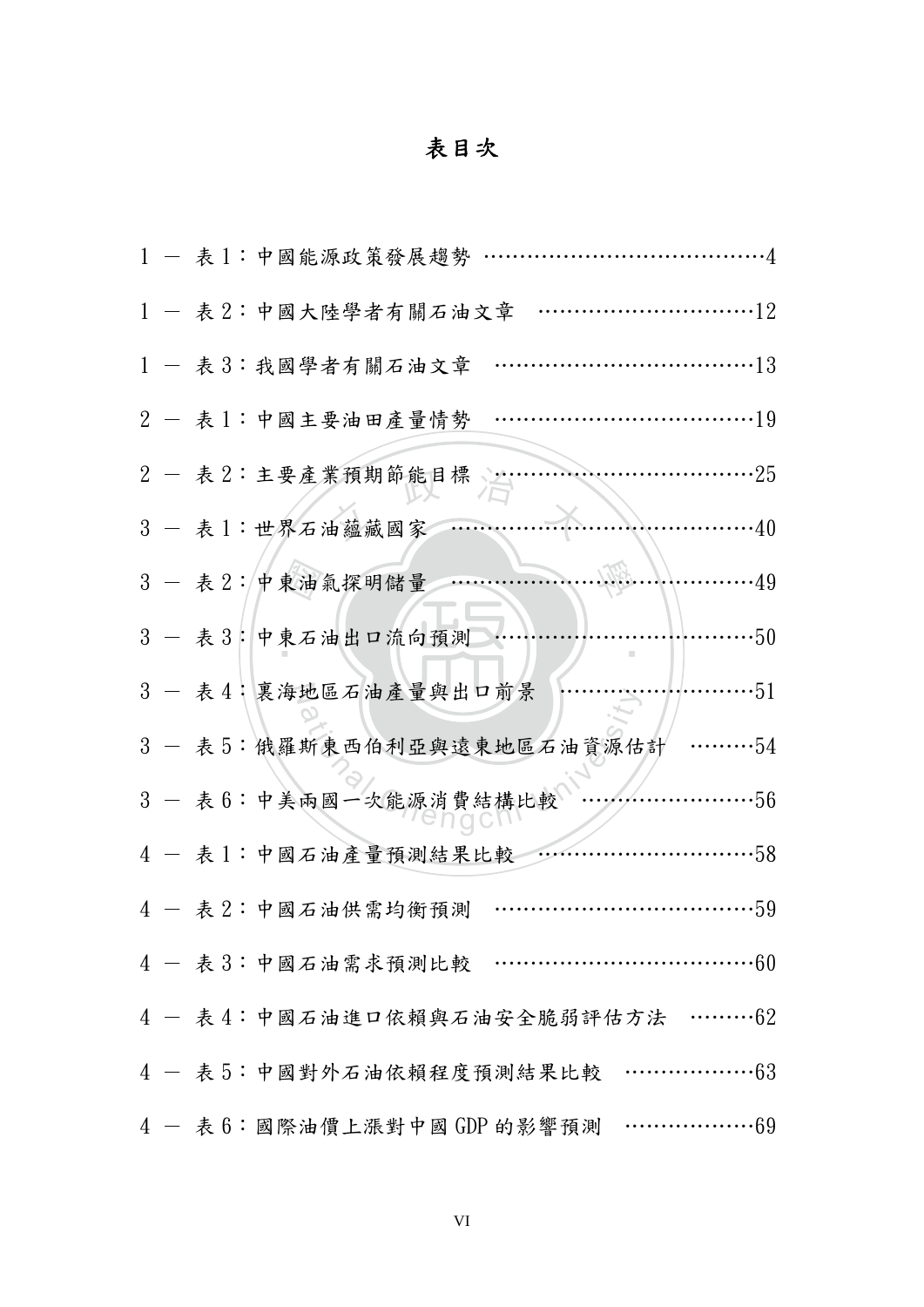|  | 5 - 表1:淨進口地區的石油進口依賴程度 ………………………82           |
|--|---------------------------------------------|
|  | 5 - 表2:中國石油進口地區的變化預測 ………………………88            |
|  | 5 - 表 3: 中國對世界石油需求增加量的貢獻度 …………………95         |
|  | 5 - 表4:中國二氧化碳排放預測 …………………………………97           |
|  | $6 - \bar{k}$ 1: 台灣主要石油進口國與中國能源外交動向 …………106 |

### 圖目次

Ĵ

學

‧

人 政 治 木

ī

公

|  | 1 - 圖 1: 中國石油供需情勢 ………                                       |
|--|-------------------------------------------------------------|
|  | 2 - 圖1:中國石油供需占世界供需比重<br>$\cdots \cdots \cdot 20$            |
|  | $\cdots \cdots \cdots \cdot 21$<br>$2 - 12 :$ 中國原油儲量變化情勢 …… |
|  | 3 - 圖1:中國能源外交具體戰略                                           |
|  | 4 - 圖1:中國石油供需情勢                                             |
|  | 5 - 圖1:中國石油對外依存度<br>85                                      |
|  | 5 - 圖2:中國原油需求與世界遠期油價趨勢                                      |
|  | 5 - 圖3:中國二氧化碳排放量增長率與占世界比重<br>. 98                           |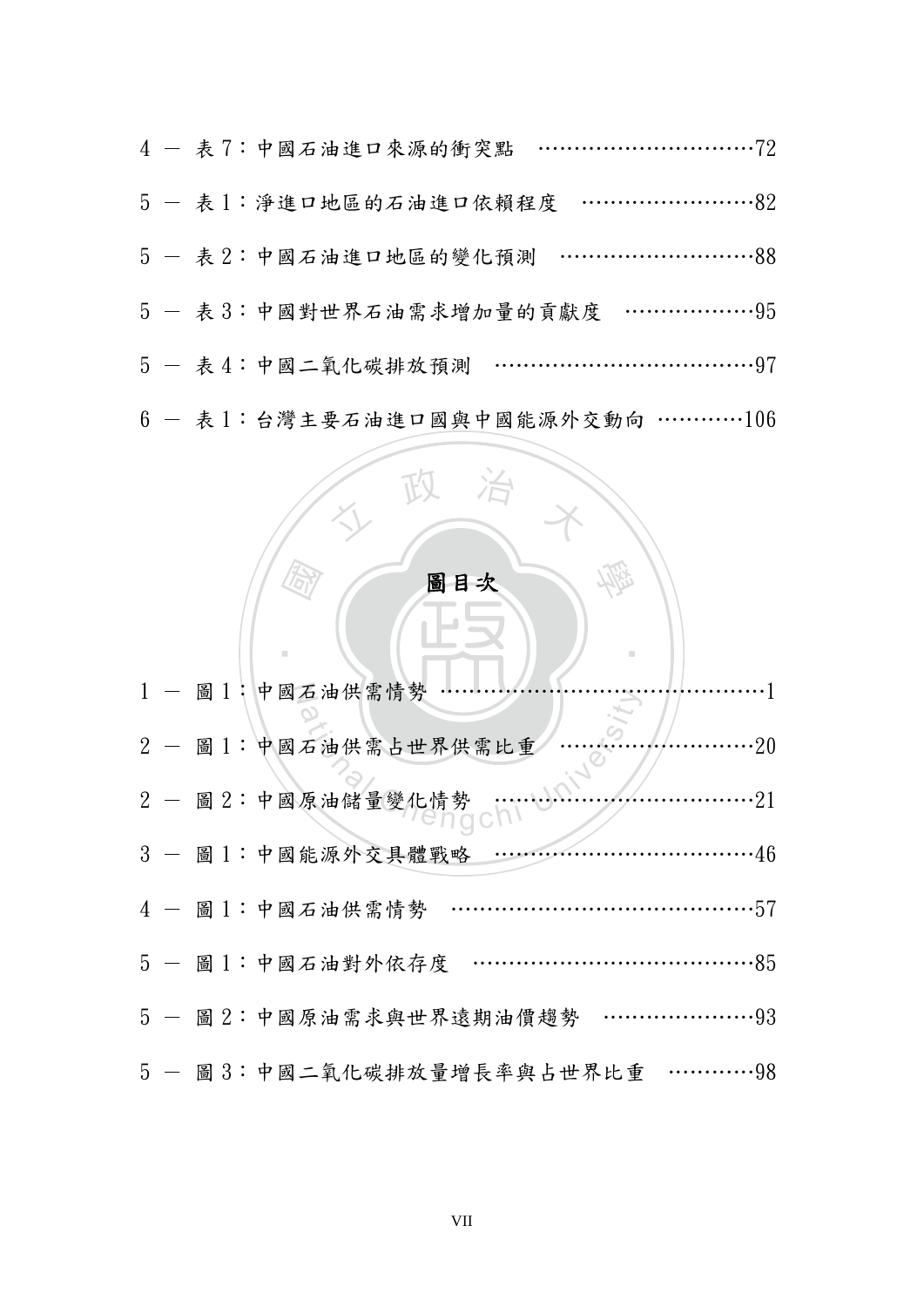### 論文摘要

**"在海外自主開採的石油產** 供應國的戰略合作,來推動能源來源多元化,降低對俄能源的依賴。 世界各國的石油能源戰略對中國及臺灣都產生了相對的影響, 國際石油市場的動盪,進一步強化了各國建立本國石油安全戰略的決 心和加強了保證石油安全的具體措施。主要能源消費國石油安全戰略 將不斷完善其能源戰略準備,積極尋求降低海外能源依賴的策略,例 如美國能源政策的首要任務是減少對國外能源的依賴,並制訂了將對 中東石油依賴降低 75%的具體目標。日本新能源戰略提出,在 2030 年之前,將日本企業在海外自主開採的石油產量從現在占進口量的 15%提高到 40%以上。歐盟則積極尋求加強與阿爾及利亞等周邊能源

合作:<br>長源自 各國展開能源的爭奪,增加石油戰略儲備,將使國際油價持續高 漲,儲油成本提高,也大幅增加中國購油成本,並進一步影響相關產 ational Chengchi University Theory Theory Theory Theory Theory Theory Theory Theory Theory Theory Theory Theor<br>3. 1999年 国際能源爭奪不利中國供應安全,也已嚴重壓縮台灣於海<br>2008年 8 月 8 日中國成立了國家能源部,石油能源戰略愈趨積 業之利潤。國際能源爭奪不利中國供應安全,也已嚴重壓縮台灣於海 外投資與爭取油氣田的空間與機會。

極靈活,在確立了戰略指導、戰術規劃及戰術執行機構之後,隨即召 開了首屆全國能源工作會議,顯示中國能源管理體制改革邁出了第一 步。而中國能源外交政策所進行的「走出去」戰略,已對各世界國形 成相當顯著的壓迫。中國正加快石油能源戰略的各項作為,藉由合作 開發原油,使其得以掌握原油資源之控制權,對於台灣原油來源之掌 握,是否造成衝擊,值得深入評估。

VIII